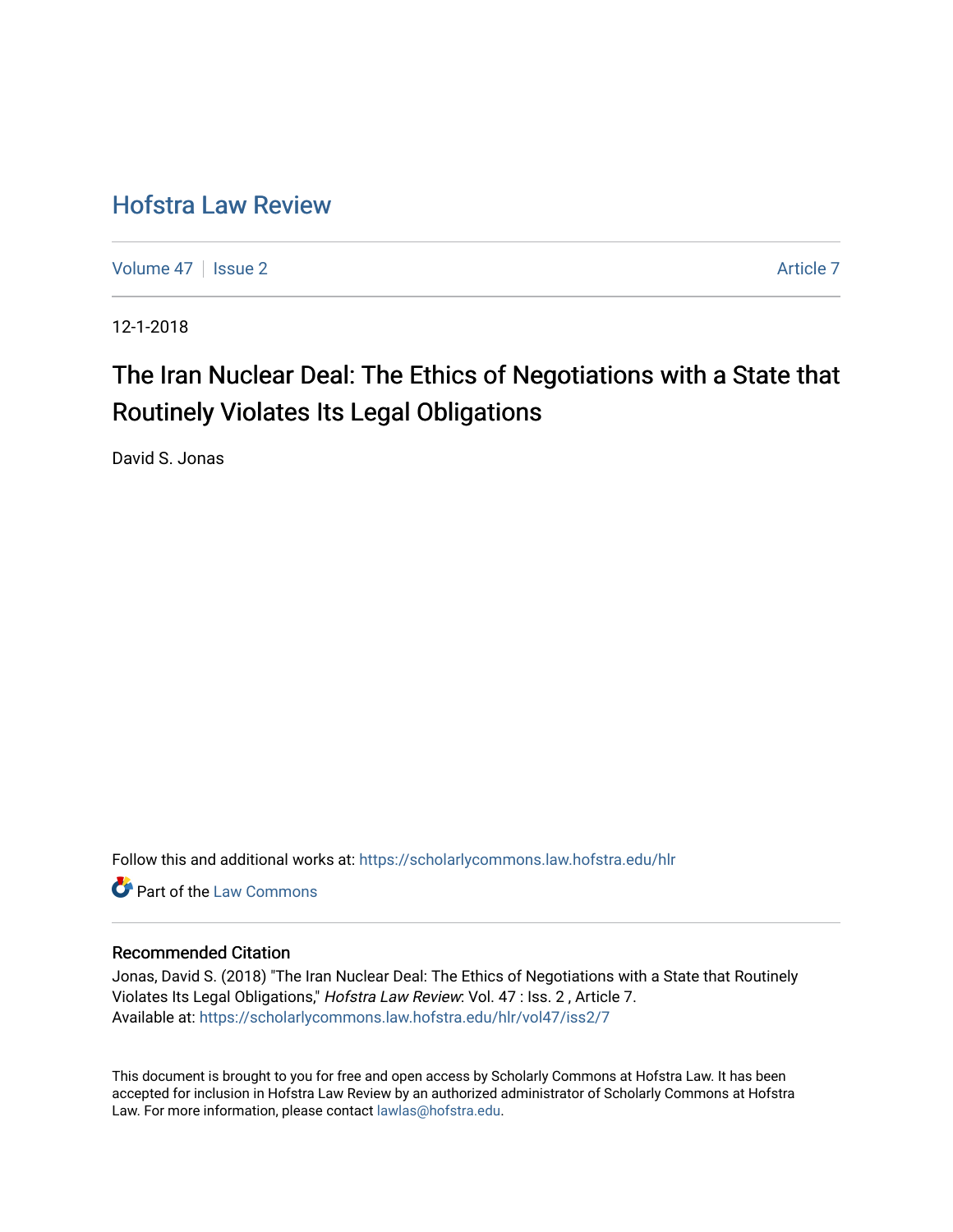# THE IRAN **NUCLEAR DEAL:** THE **ETHICS** OF **NEGOTIATIONS** WITH **A STATE** THAT ROUTINELY **VIOLATES ITS LEGAL OBLIGATIONS**

# *David S. Jonas\**

### I. **INTRODUCTION**

Since the inception of negotiations, the Iran Deal (the Joint Comprehensive Plan of Action **("JCPOA"))1** has been a contentious topic: the subject of debate over both the decisions to accept the deal and to negotiate it in the first place. Iran's history of pushing boundaries with its nuclear program raised serious principle and pragmatic concerns about even pursuing such an agreement. To allay these concerns, the Obama Administration set forth several red lines over which it would not negotiate.' The deal that resulted, however, crossed several of those red lines.

This Article argues that entering into negotiations was proper, as were the initial red lines set forth **by** the Obama Administration.<sup>3</sup> However, the decision to accept the resulting agreement, with radical deviations from those red lines, was unjustified, setting a dangerous precedent almost guaranteed to result in further nuclear weapons proliferation. To that end, this Article discusses: **(1)** Iran's obligations and its noncompliance—focusing particularly on Iran's safeguards

<sup>\*</sup> David **S.** Jonas is a partner at FH+H, a D.C. area law firm. He served as General Counsel of the National Nuclear Security Administration and of the Defense Nuclear Facilities Safety Board. A retired U.S. Marine Corps officer, he also served as nuclear nonproliferation planner for the Joint Chiefs of Staff. He teaches Nuclear Nonproliferation Law & Policy at Georgetown and George Washington University Law Schools and has also taught that subject at the U.S. Naval War College. Elizabeth **Urrutia,** during her time as a student at the George Washington University Law School, has provided exceptional writing and research assistance in preparing this Article.

<sup>1.</sup> Joint Comprehensive Plan of Action, U.S. DEP'T ST. (July 14, 2015) https://www.state.gov/documents/organization/245317.pdf [hereinafter JCPOA].

<sup>2.</sup> Teresa Welsh, *Did the US. and Iran Get What They Wanted Out of the Iran Deal?,* U.S. NEWS (July 15, 2015), https://www.usnews.com/news/articles/2015/07/15/how-do-the-red-lines-inthe-final-iran-nuclear-deal-compare.

*<sup>3.</sup> See infra* Part *ul.*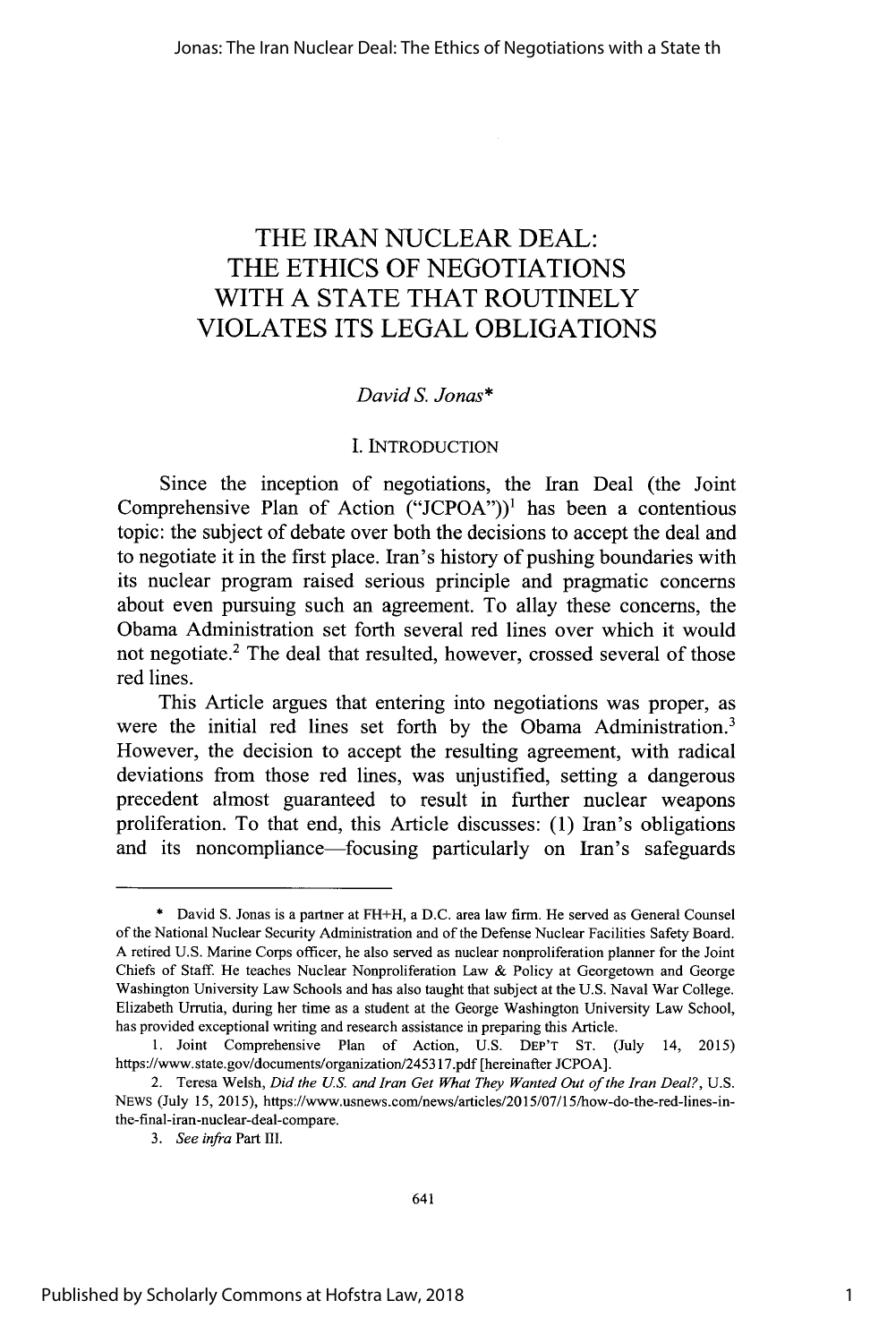*HOFSTRA LA W REVIEW*

[Vol. 47:641

obligations and its duty to provide accurate information to the International Atomic Energy Agency ("IAEA");<sup>4</sup> and (2) the propriety of negotiating and accepting an agreement with a state that violates its international obligations.<sup>5</sup>

# II. OBLIGATIONS AND VIOLATIONS

Iran is a party to four legally binding international agreements relating to nuclear nonproliferation: The Nuclear Nonproliferation Treaty ("NPT"),<sup>6</sup> a safeguards agreement with the IAEA,<sup>7</sup> the UN Charter,8 and the Genocide Convention.9 The first two agreements relate directly to nuclear nonproliferation, while the second two agreements relate tangentially.<sup>10</sup> This Part summarizes Iran's obligations and behavior under each of these agreements.

# *A. NPT*

The first of Iran's obligations arise from its status as a party to the NPT. Iran became a non-nuclear weapons state ("NNWS") party to the NPT in 1970.<sup>11</sup> As a NNWS, Iran is prohibited from producing or acquiring nuclear weapons, from exercising control over nuclear weapons, or from seeking assistance in the manufacture of such weapons.<sup>12</sup> NNWSs retain the right, however, to the peaceful uses of nuclear energy.<sup>13</sup>

Iran had already engaged in nuclear research and uranium enrichment for several years by the time it became a party to the treaty.<sup>14</sup> Iran's nuclear program began in the 1950s under the Atoms for Peace Program and progressed steadily into the 1970s.<sup>15</sup> Iran lost its support

8. U.N. Charter art. 2, 14.

9. Convention on the Prevention and Punishment of the Crime of Genocide, Dec. 9, 1948, 280 U.N.T.S. 1021 [hereinafter Genocide Convention].

10. *See generally* U.N. Charter art. 2, 4; Genocide Convention, *supra* note 9; NPT, *supra* note 6; Safeguards Agreement, *supra* note 7.

- 11. *NPT, supra* note 6, at 169.
- 12. *Id.* art. *H.*

14. Greg Bruno, *Iran's Nuclear Program,* COUNCIL ON FOREIGN REL. (Mar. **10,** 2010), https://www.cfr.org/backgrounder/irans-nuclear-program.

*15. Id.*

<sup>4.</sup> *See* infra Part **II.**

<sup>5.</sup> *See infra* Part HIl.

<sup>6.</sup> Treaty on the Non-Proliferation of Nuclear Weapons, July 1, 1968, 21 **U.S.T.** 483, 729 **U.N.T.S.** 161 [hereinafter NPT].

<sup>7.</sup> Agreement for the Application of Safeguards in Connection with the Treaty on the Non-Proliferation of Nuclear Weapons, IAEA-Iran, June 19, 1973, 954 U.N.T.S. 91 [hereinafter Safeguards Agreement].

<sup>13.</sup> *Id.* art. IV. Significantly, "peaceful uses" is ambiguously defined in Article IV. *Id.*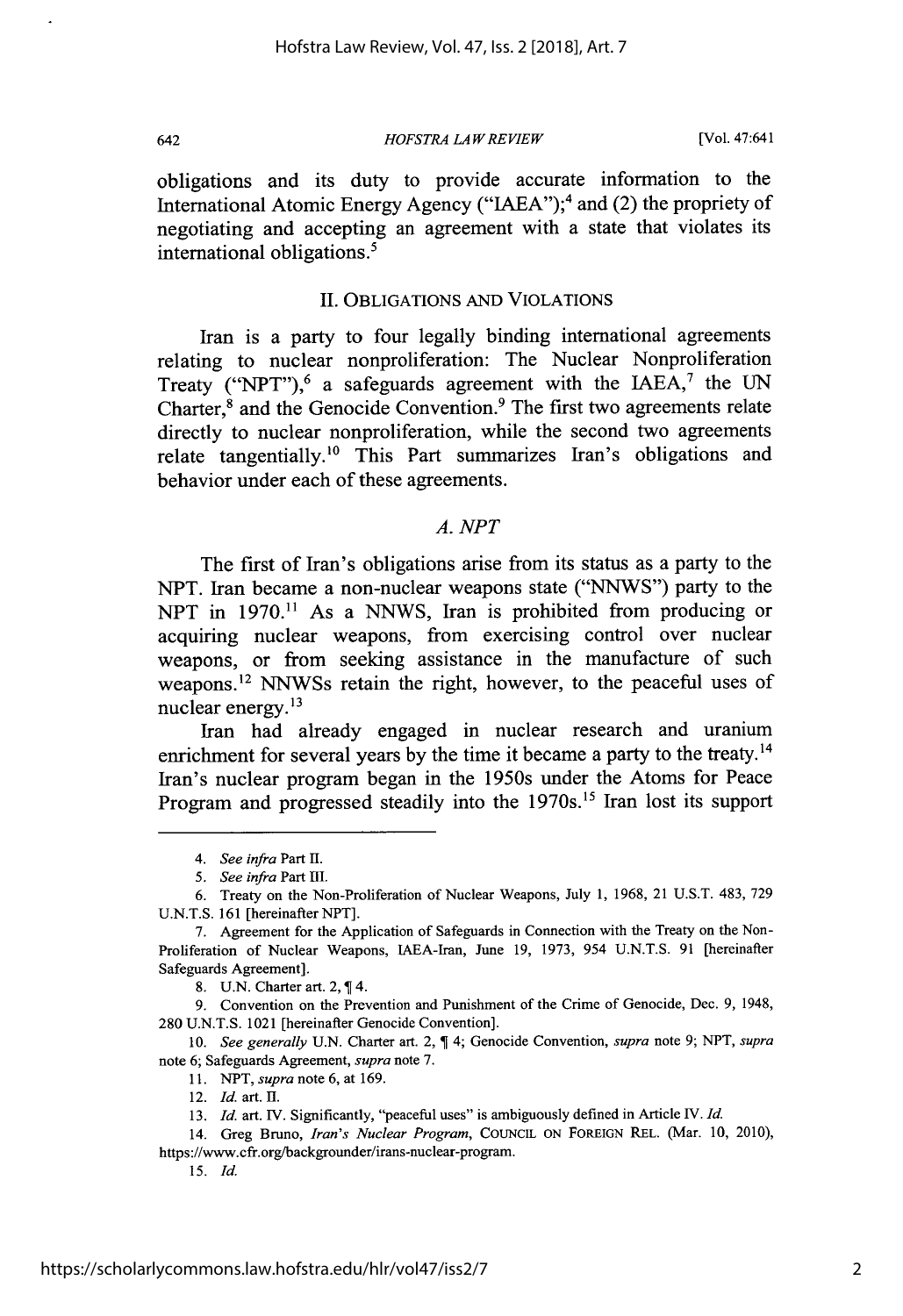**2018]**

#### *THE IRAN NUCLEAR DEAL*

from that program in the late 1970s after concerns arose over the Iranian Revolution and Iran's nuclear ambitions.<sup>16</sup> Iran nonetheless continued developing its nuclear capability.<sup>17</sup> The nature and the extent of Iran's nuclear program remains unclear.<sup>18</sup> Iran consistently denies pursuing a nuclear weapon—maintaining that uranium enrichment is merely an exercise of its NPT right to the benefits of civil nuclear energy.<sup>19</sup>

Whether Iran's nuclear activity after the 1970s, specifically uranium enrichment, constitutes an NPT violation is debatable. Indeed, the NPT neither explicitly prohibits nor expressly entitles NNWSs to all aspects of the nuclear fuel cycle, including indigenous enrichment and reprocessing ("ENR").<sup>20</sup> The United States' position has historically been that the NPT guarantees NNWSs no right to ENR.<sup>21</sup> Nonetheless, the issue is a continuing matter of contention among parties to the treaty. $22$ 

Iran may not have violated the NPT technically or legally, but it has almost certainly violated the spirit of the treaty. Iran's lack of transparency and begrudging cooperation, as well as the "possible military dimensions" of its program, are at the very least inconsistent with its obligations under the NPT.<sup>23</sup>

# *B. Agreements with the JAEA*

Iran's second set of obligations arise from its legally binding safeguards agreement with the **JAEA.** Under Article III of the NPT, NNWSs must conclude a safeguards agreement with the IAEA to verify the fulfillment of their obligations under the treaty and to ensure the strictly peaceful nature of their nuclear activity.<sup>24</sup> Iran entered into a

<sup>16.</sup> Id.

<sup>17.</sup> **Id.** 18. *Id.*

<sup>19.</sup> Peter S. Green, *Iran Says It Has 'Inalienable Right' to Enrich Uranium,* BLOOMBERG (June 29, 2012), https://www.bloomberg.com/news/artices/2012-06-29/iran-says-it-has-inalienableright-to-enrich-uranium.

<sup>20.</sup> Id.

<sup>21.</sup> Elias Groll, *Did the United States Just Grant Iran the Right to Enrich Uranium*, FOREIGN POL'Y (Nov. 24, 2013), http://foreignpolicy.com/2013/11/24/did-the-united-states-just-grant-iranthe-right-to-enrich-uranium.

<sup>22.</sup> Gary Samore, *Nuclear Rights and Wrongs: Why One Legal Term Stalled Negotiations with Iran,* FOREIGN AFFAIRS (Nov. 14, 2013), https://www.foreignaffairs.com/articles/middleeast/2013-11-14/nuclear-rights-and-wrongs.

<sup>23.</sup> *See Implementation of the NPT Safeguards Agreement and Relevant Provisions of Security Council Resolutions in the Islamic Republic of Iran,* IAEA (Nov. 23, 2016), https://www.iaea.org/sites/default/files/gov20lO-62.pdf.

<sup>24.</sup> NPT, *supra* note 6, art. **HI.**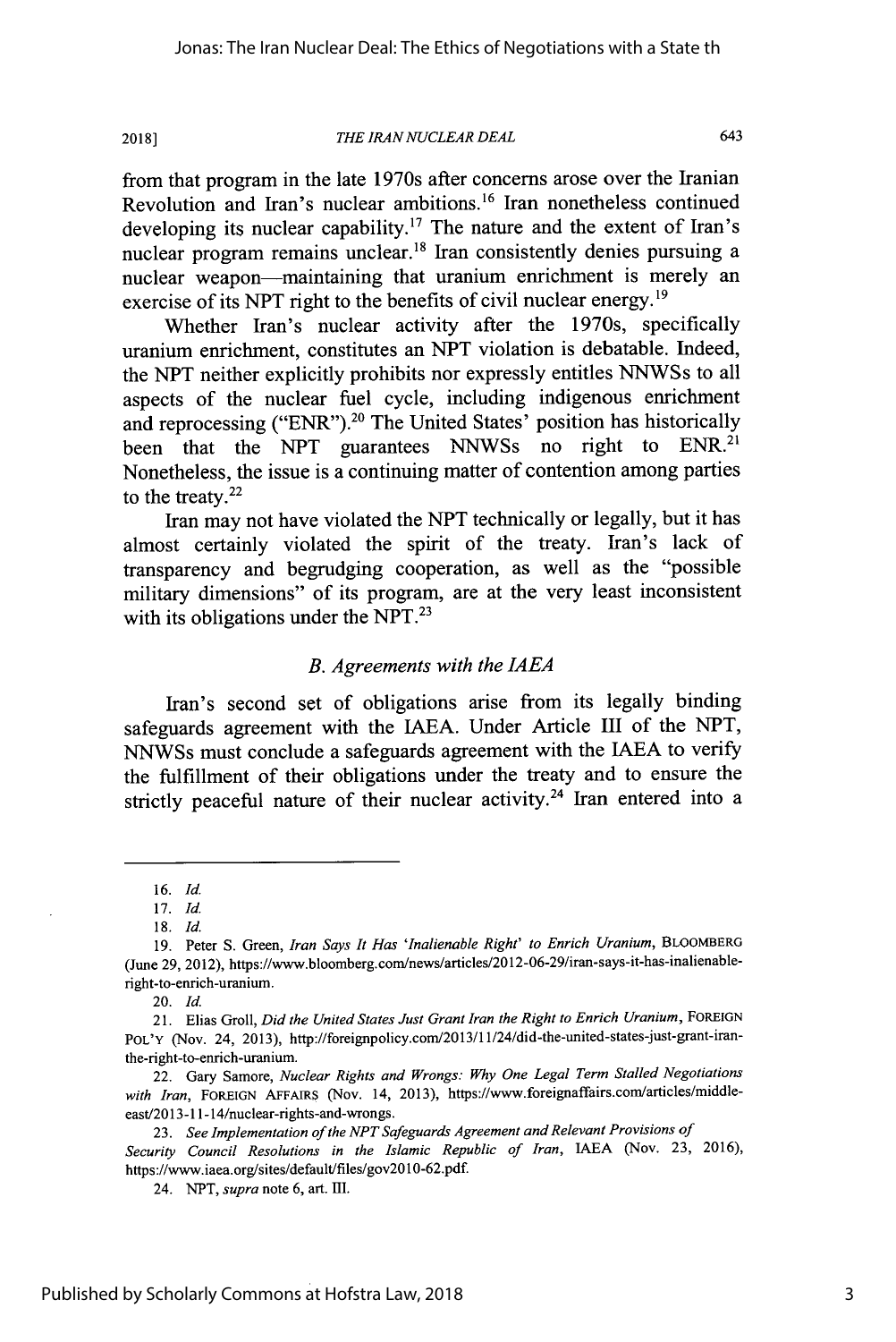*HOFSTRA LAW REVIEW*

safeguards agreement with the IAEA in May  $1974<sup>25</sup>$  In doing so, Iran undertook to accept IAEA safeguards on all nuclear material within its territory, under its jurisdiction, or under its control. To that end, Iran is obliged to provide accurate information "concerning nuclear material subject to safeguards under the Agreement and the features of facilities relevant to safeguarding such material. $^{226}$ 

The **JAEA** suspected Iranian noncompliance with the safeguards agreement in the early  $2000s<sup>27</sup>$  Following allegations of undeclared nuclear activities, the **IAEA** initiated an investigation into Iran's nuclear program. <sup>8</sup>Through that investigation, the **IAEA** identified multiple instances of Iran's failure to comply with its legally binding obligations under its safeguards agreement, specifically those regarding the reporting of nuclear material, the subsequent processing and use of that material, and the declaration of facilities where such material was stored and processed.<sup>29</sup> In 2006, the IAEA reported Iran to the UN Security Council for noncompliance with its safeguards agreement.<sup>30</sup>

# *C. United Nations Charter*

The IAEA report resulted in a third set of obligations, which dealt with Iran's status as a member of the UN. After the JAEA's report in 2006, the UN Security Council ("UNSC") passed several resolutions ("UNSCR"): UNSCRs 1696 (2006), 1737 (2006), 1747 (2007), 1803 (2008), 1887 (2009), and 1929 (2010).<sup>31</sup> These resolutions called on Iran to cooperate fully with the IAEA's investigation of its nuclear activities, suspend its uranium enrichment program, suspend its construction of a

29. *Id.*

*31. Security Council Imposes Additional Sanctions on Iran, Voting 12 in Favour to 2 Against, with 1 Abstention,* U.N. (June 9, 2010), https://www.un.org/press/en/2010/sc9948.doc.htm.

<sup>25.</sup> Safeguards Agreement, *supra* note 7.

<sup>26.</sup> *Id.,* art. *VIII.*

<sup>27.</sup> *Implementation of the NPT Safeguards Agreement in the Islamic Republic of Iran, IAEA* (June 6, 2003), https://www.iaea.org/sites/default/files/gov2003-40.pdf

<sup>28.</sup> *Id.*

*<sup>30.</sup> See* Director General, Remarks at Conclusion of IAEA Board Meeting (Mar. 8, 2006) (transcript available at https://www.iaea.org/newscenter/mediaadvisories/transcript-of-directorgenerals-remarks-at-conclusion-of-iaea-board-meeting-8-march-2006). The IAEA has limited ability to address noncompliance other than to report it to the Security Council. *See* STAT. IAEA (Oct. 23, 1956) (describing the process in Articles III and VIII. The statute was amended three times, and the lasted amendment is December 28, 1989). Other countries reported to the Security Council for noncompliance include Iraq, Syria, Libya, and North Korea. *The Safeguards System of the International Atomic Energy Agency,* KENT C. L. B.1, I http://www.kentlaw.edu/ faculty/bbrown/classes/IntlOrgSpO9/TheSafeguardsSystemoftheIAEA.pdf (last visited Feb. 3, 2019); *see also* Trevor Findlay, *IAEA Noncompliance Reporting and the Iran Case, ARMS* CONTROL ASS'N (Jan./Feb. 2016), https://www.armscontrol.org/ACT/2016\_0102/Features/IAEA-Noncompliance-Reporting-and-the-Iran-Case.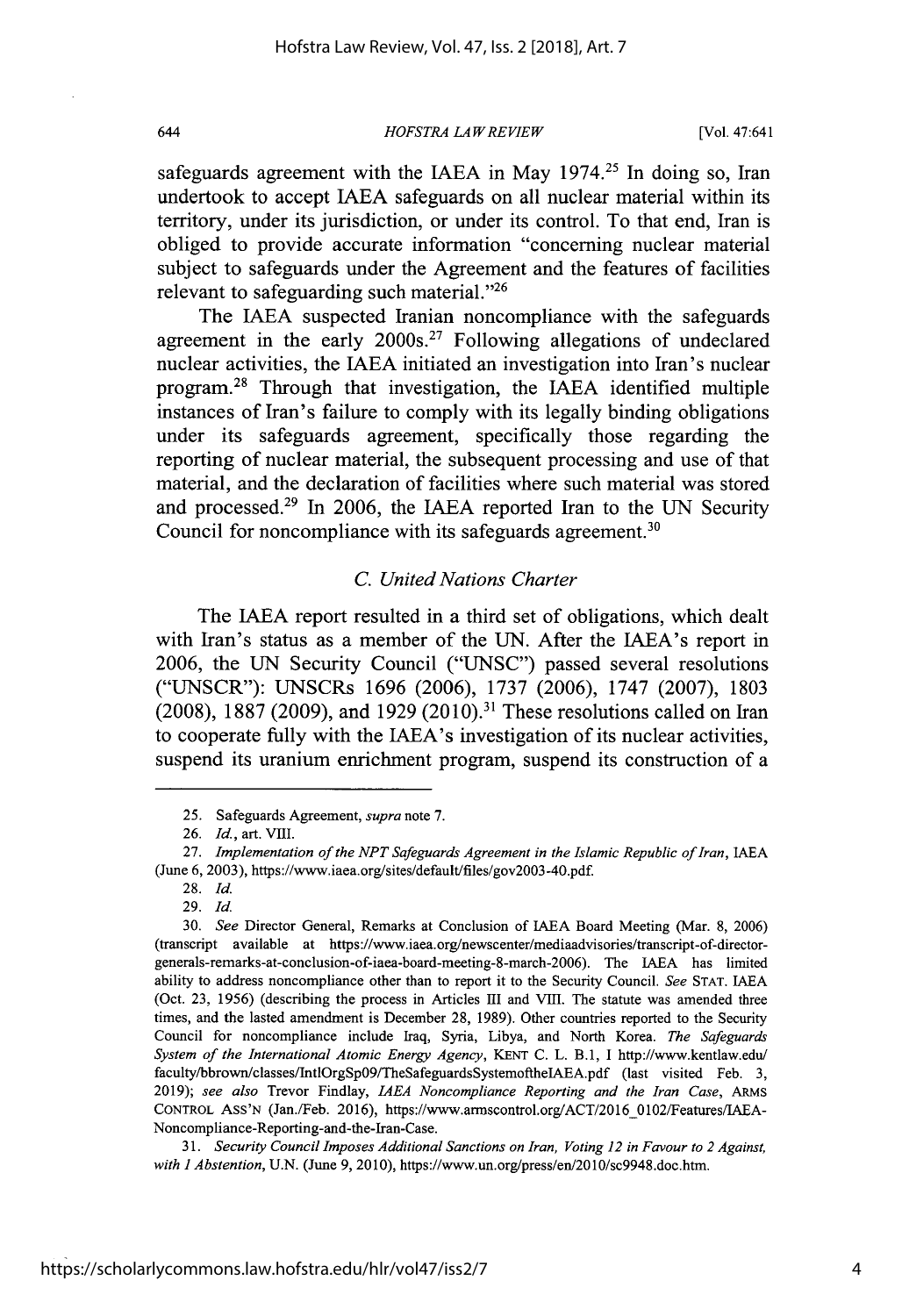**THE IRAN NUCLEAR DEAL** 

645

heavy-water reactor and related projects, and ratify the Additional Protocol. The UNSC adopted most of these resolutions under Chapter VII of the UN Charter, making many of their provisions legally binding upon Iran as a UN member. $32$ 

Iran systematically violated these UNSCRs. Claiming a right to uranium enrichment for peaceful purposes, Iran rejected the UNSCRs as invalid and refused to observe them.<sup>33</sup> The Iranian government further promised to reject any resolution or treaty that punished it for its nuclear activities or infringed on its perceived right to uranium enrichment.<sup>34</sup> The UNSC imposed sanctions on Iran for its failure to comply with the resolutions. Following the conclusion of the Iran Deal negotiations, the UNSC granted relief from those sanctions.<sup>35</sup>

# *D. Genocide Convention*

As a UN member state, Iran must also adhere to the UN Convention on the Prevention and Punishment of the Crime of Genocide ("Genocide Convention").<sup>36</sup> This Convention, though less frequently discussed in the nuclear nonproliferation realm, is worth mentioning briefly here. Under the Convention, inciting genocide against a group of people, as Iran does against the people of Israel, is an illegal act.<sup>37</sup> These threats are more concerning given Iran's violations of its other nonproliferation obligations and its departure from international norms. Iran's stated desire to use nuclear weapons to destroy Israel further complicates negotiations and reaching a nonproliferation agreement.<sup>38</sup>

By the time JCPOA negotiations began, Iran had already disregarded applicable and legally binding UNSCRs, violated its safeguards agreement in contravention of international law, violated the spirit of the NPT, and threatened the population of another state with the

<sup>32.</sup> *See* U.N. Charter ch. VIII; David Jonas, *International Law vs. the Iranian Nuclear Negotiations: Setting a Dangerous Precedent,* WAR **ON** ROCKS (May 18, 2015), http://warontherocks.com/2015/05/international-law-vs-the-iranian-nuclear-negotiations-setting-adangerous-precedent.

<sup>33.</sup> Christine Hauser, *Iran Vows to Ignore UN Resolution,* N.Y. TIMES (May 7, 2006), http://www.nytimes.com/2006/05/07/world/africa/07iht-iran.html?\_r=0

<sup>34.</sup> Id.

<sup>35.</sup> Sonini Sengupta, *U.N. Moves to Lift Iran Sanctions After Nuclear Deal, Setting Up a Clash in Congress,* N.Y. TIMES (July 20, 2015), https://www.nytimes.com/2015/07/21/ world/riddleeast/security-council-following-iran-nuclear-pact-votes-to-lift-sanctions.html.

<sup>36.</sup> Genocide Convention, *supra* note 9.

<sup>37.</sup> *Id.* art. I11(c); Robert Bernstein, Irwin Cotler & Stuart Robinowitz, *Inciting Genocide Is a Crime,* WALL **ST.** J., May 2, 2012, at **A15.**

**<sup>38.</sup>** *See, e.g., Iran Threatens to "Raze" Israeli Cities in Nuclear Standoff,* CBS NEWS (Mar. 21, 2013), http://www.cbsnews.com/news/iran-threatens-to-raze-israeli-cities-in-nuclear-standoff.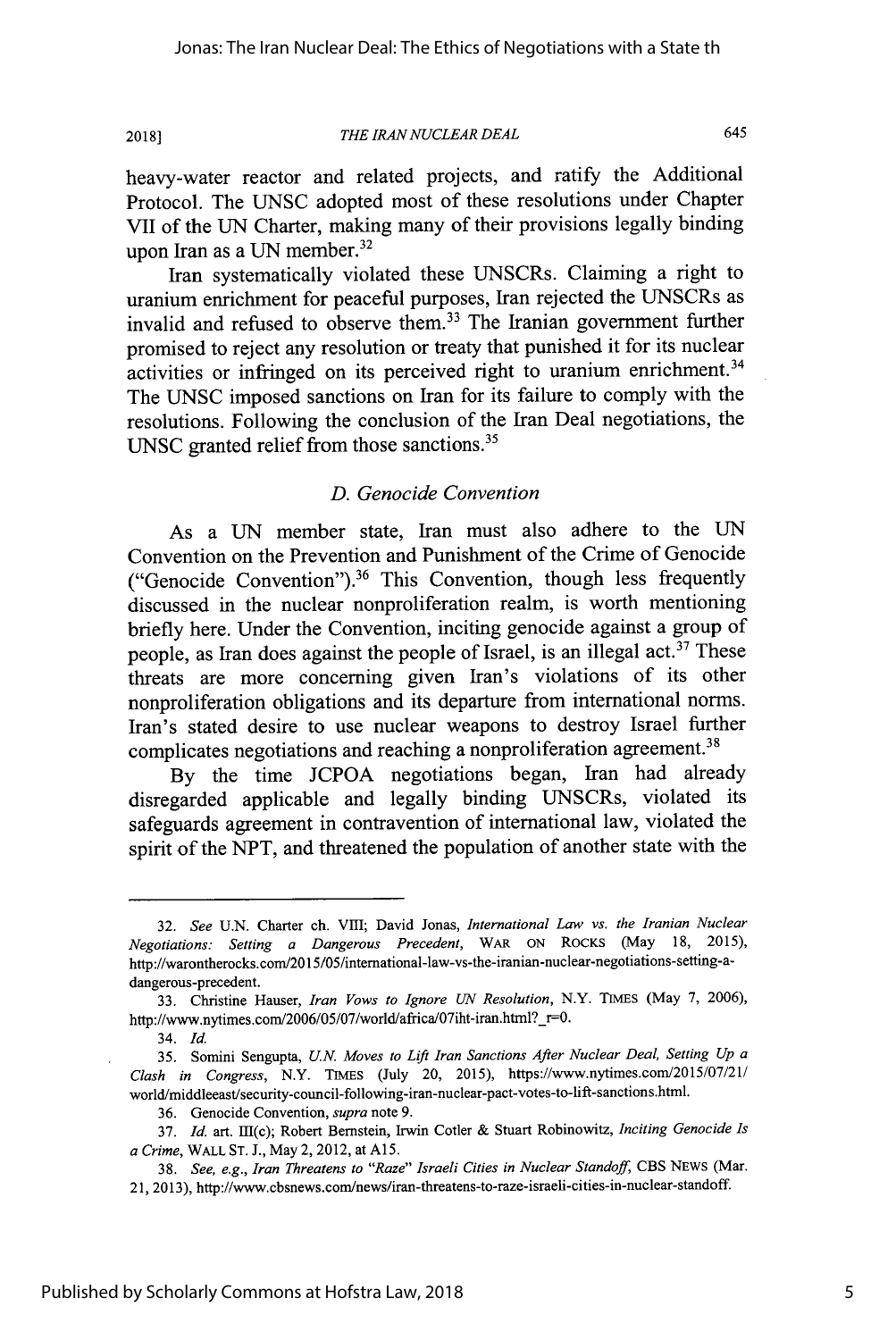*HOFSTRA LA W REVIEW*

use of nuclear weapons.<sup>39</sup> Thus, it is within that context that we consider the ethics of choosing to negotiate with Iran and accepting the resulting agreement.

# III. ETHICAL ANALYSIS

The United States, China, France, Russia, the United Kingdom, and Germany (the P5+1), as well as the European Union, pursued negotiations with Iran regarding its nuclear program and ultimately reached an agreement on July 14, 2015.<sup>40</sup> Given Iran's past transgressions, the P5+1's willingness to engage in negotiations was a matter of ethical concern, as was the P5+1's acceptance of the final agreement. This Part discusses those concerns.<sup>41</sup>

# *A. The Decision to Negotiate*

The decision even to negotiate with a state like Iran poses its own ethical dilemma, forcing states to decide between "negotiating with terrorists" and foregoing potentially fruitful talks.<sup>42</sup> Iran, labeled part of the "Axis of Evil" by the Bush Administration, behaves with indifference toward accepted international norms.<sup>43</sup> Considered a rogue state by much of the world, Iran supports terrorism, disregards human rights, deceives the international community, and violates its international legal obligations. Such a state should arguably be denied the privilege of interacting with the international community as other states would.<sup>44</sup> The international community and the United States will sometimes eliminate negotiations as an option to resolve conflicts with such states.<sup>45</sup> Just engaging in negotiations with a state like Iran seems to legitimize or reward rogue behavior.<sup>46</sup> Iran received a seat at the table with the P5+1 (consisting of all the major world powers), which was a

45. *See, e.g.,* President George W. Bush, State of the Union Address, *supra* note 43. *See generally* Spencer, *supra* note 43.

<sup>39.</sup> *See, e.g.,* Sengupta, *supra* note 35.

<sup>40.</sup> JCPOA, *supra* note 1.

<sup>41.</sup> *See infra* Part IfI.A-B.

<sup>42.</sup> *See* COUNTRY REPORTS **ON** TERRORISM 2015, **DEP'T** OF ST. 300-01 (June 2016).

<sup>43.</sup> *See* Bertram I. Spencer, *Negotiating with Villains Revisited: Research Note,* 8 **INT'L NEGOTIATION** 613 (2003); President George W. Bush, The President's State of the Union Address (Jan. 29, 2002), https://georgewbush-whitehouse.archives.gov/news/releases/2002/01/20020129- **1** i.html.

<sup>44.</sup> Spencer, *supra* note 43, at 614-16.

<sup>46.</sup> Spencer, *supra* note 43, at 616-17.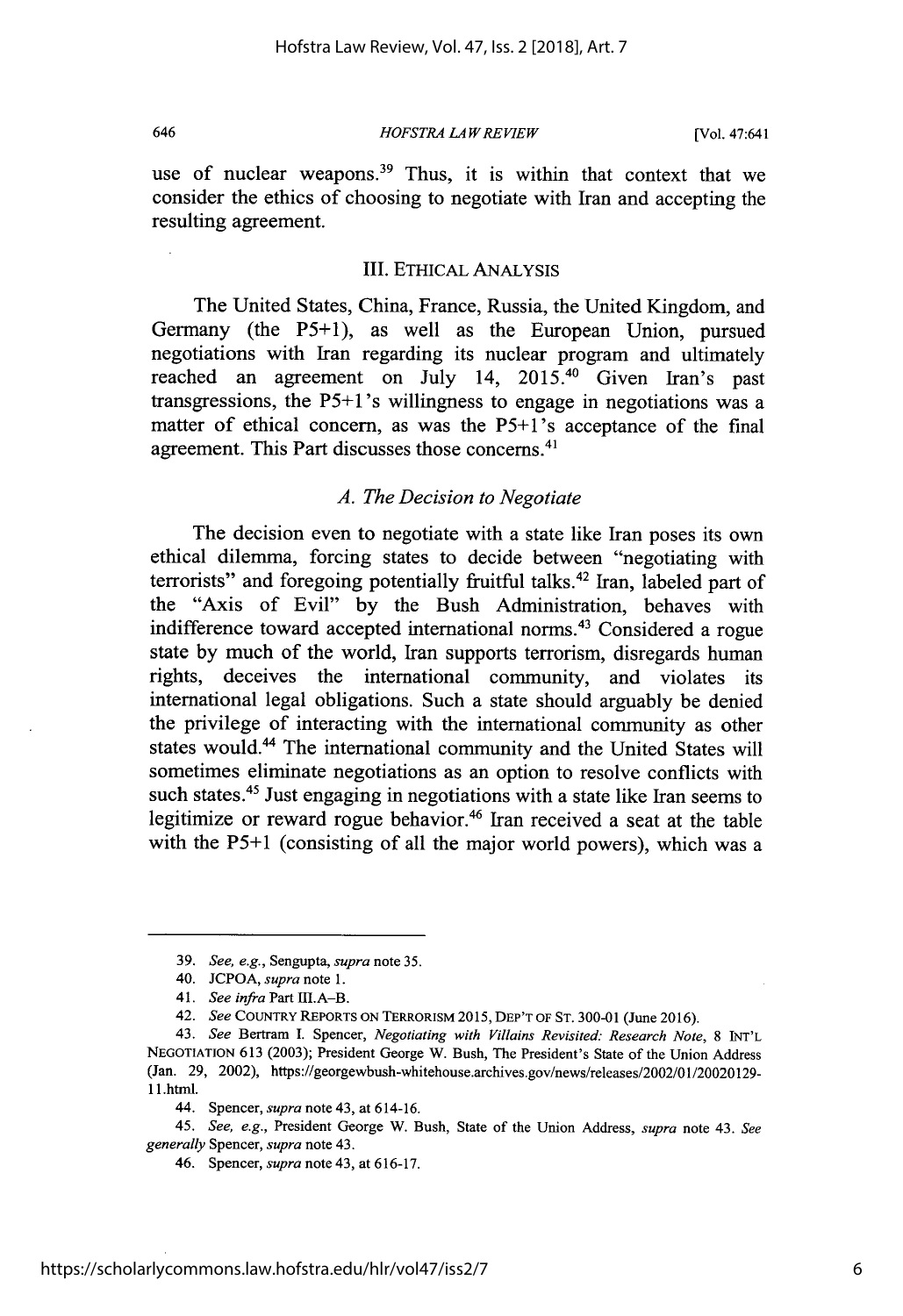**2018]**

#### *THE IRAN NUCLEAR DEAL*

647

reward in and of itself.<sup>47</sup> For this reason, the United States had an ethical interest in refusing to negotiate.

On the other hand, the United States was perhaps obliged to negotiate-particularly given the alternatives.<sup>48</sup> The alternatives to negotiation with Iran included military action, increasing sanctions, or doing nothing and waiting for Iran to concede or build nuclear weapons.<sup>49</sup> Even without the options of more desirable alternatives, some would go so far as to say that there exists a moral duty to attempt negotiations unless doing so is impossible.<sup>50</sup> Ethically, there seems to be little to lose by entering into negotiations, particularly when the administration promulgates clearly delineated red lines. Concluding negotiations with an agreement like the JCPOA, however, and ignoring one's own red lines to do so, raises different ethical concerns.

# *B. The Decision to Accept an Agreement*

The P5+1 and Iran concluded the JCPOA on July 14, 2015. Under the JCPOA, Iran agreed to reduce its stockpile of enriched uranium, limit the number and sophistication of its centrifuges, and restrict uranium enrichment to 3.67 percent.<sup>51</sup> Regarding heavy-water and reprocessing, Iran agreed to convert the Arak facility and refrain from building any new heavy-water facilities for fifteen years. Iran also agreed to grant the LAEA regular access to all Iranian nuclear facilities in order to monitor and verify Iran's compliance with the agreement.<sup>52</sup> To that end, Iran agreed to apply provisionally the Additional Protocol allowing **JAEA** enhanced access to Iranian sites. In return, the P5+1 promised relief from U.S., European Union, and UNSC nuclear-related sanctions.<sup>53</sup>

To conclude this deal, the United States deviated significantly from its own red lines. The United States allowed Iran to continue enriching uranium, even if only within certain constraints. Iranian nuclear plants

<sup>47.</sup> *Official Proposals on the Iranian Nuclear Issue, 2003-2013,* ARMS CONTROL ASS'N (July 2015), https://www.armscontrol.org/factsheets/Iran\_Nuclear\_Proposals.

<sup>48.</sup> President Barack Obama, Remarks by the President on the Iran Nuclear Deal (Aug. 5, 2015) (transcript available at https://www.whitehouse.gov/the-press-office/2015/08/05/remarkspresident-iran-nuclear-deal).

<sup>49.</sup> Spencer, *supra* note 43, at 615-17.

<sup>50.</sup> G. Richard Shell, *The Morality of Bargaining Identity Versus Interest in Negotiation with Evil,* 26 NEGOTIATION J. 453, 458-61, 469-73 (2010).

<sup>51.</sup> David Jonas, *Five Reasons Why the Iran Nuclear Deal Is Still a Really Bad Idea,* WAR **ON** RocKs (Oct. 14, 2015), http://warontherocks.com/2015/10/five-reasons-why-the-iran-nuclear-dealis-still-a-really-bad-idea.

<sup>52.</sup> Id.

*<sup>53.</sup> See id;* Jonas, *supra* note 32.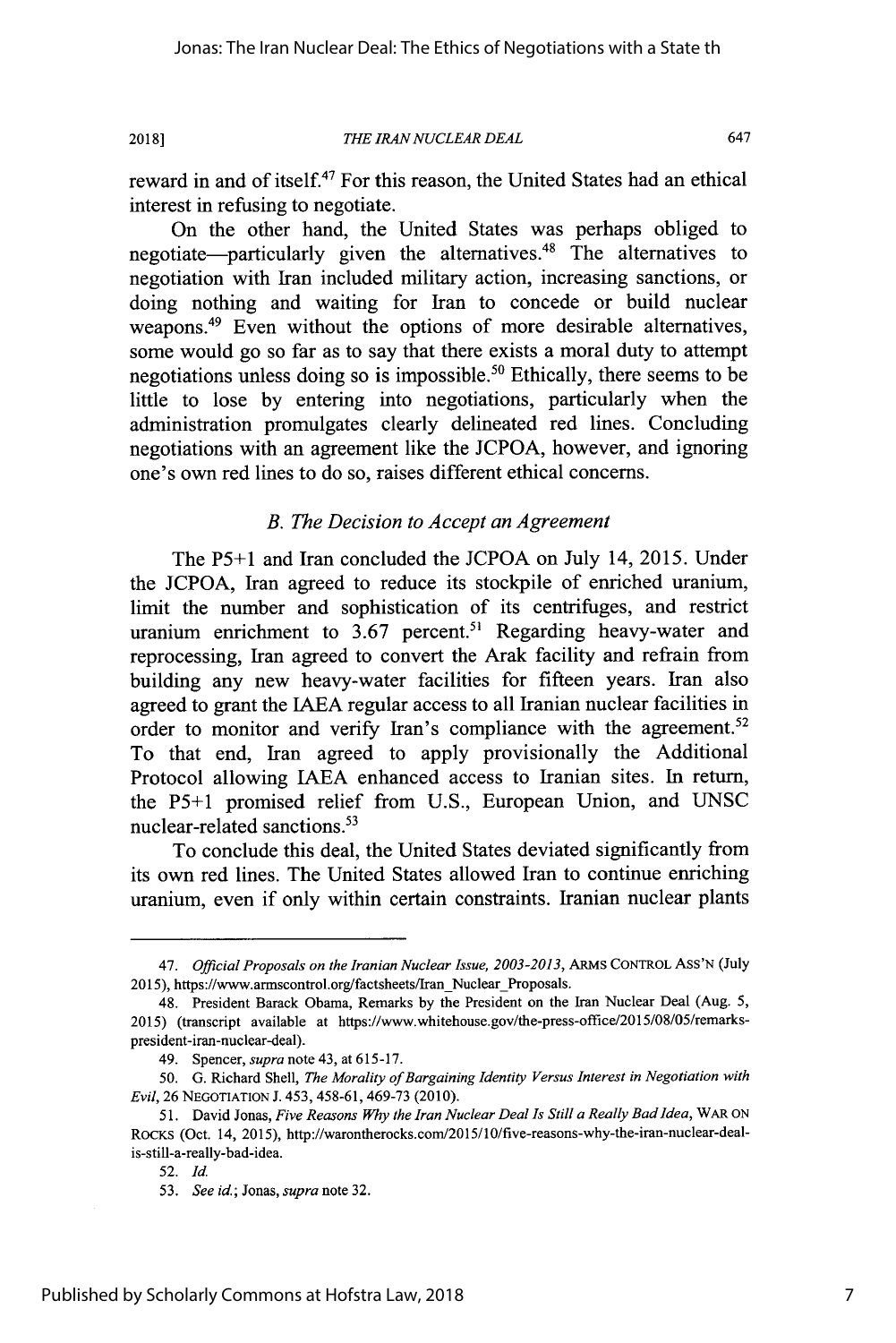*HOFSTRA LA W REVIEW*

remain open and Iran continues its nuclear program. By agreeing to these terms, the United States contradicted decades of consistent, bipartisan U.S. nonproliferation policy, and its previously held position that the NPT includes no right to ENR for NNWSs.<sup>54</sup> This agreement announces to the world that it is acceptable for Iran to enrich uranium, a right the United States has denied many allies.<sup>55</sup> The JCPOA, which specifically authorizes Iranian enrichment, arguably resolves for all states, intentionally or not, the dispute over the guarantees in the NPT in favor of an indigenous right to enrich.<sup>56</sup>

The deal also required the alteration of existing UNSCRs and the sanctions they imposed.<sup>57</sup> Iran ignored Security Council mandates, yet the JCPOA legitimizes its noncompliance.<sup>58</sup> "Indeed, the JCPOA constitutes an initial legal authorization for Iran to abrogate all existing Security Council resolutions prohibiting it from enriching uranium."<sup>59</sup> The deal sets a precedent for disregarding Security Council Resolutions and weakens both the nonproliferation regime and the effectiveness of future UNSCRs.<sup>60</sup>

Even if the administration had maintained its red lines, the JCPOA is a non-binding political commitment that may be changed or terminated at any time.<sup>61</sup> Political commitments, when made by a state that will observe them, can be quite valuable.<sup>62</sup> The United States, for example, typically treats its political commitments as it does its legally binding obligations-as most Western states do.<sup>63</sup> Had the deal been made with Switzerland, there would not be cause for concern. But the JCPOA was not made with Switzerland or the Vatican; it was made with Iran-a state with a history of breaking its commitments by maintaining secret nuclear sites, threatening a UN member state's existence, engaging in terrorism, producing intercontinental ballistic missiles, violating its legally binding safeguards agreement, and withholding information from the IAEA. Iran, which disregards even legally binding obligations, will not be constrained by a mere political commitment.<sup>64</sup>

- 59. Id.
- 60. Id.
- 61. Jonas, *supra* note 51. 62. Id.
- 63. **Id.**
- 64. Id.

<sup>54.</sup> Jonas, *supra* note 51.

<sup>55.</sup> Id.

<sup>56.</sup> Id.

<sup>57.</sup> Jonas, *supra* note 32.

<sup>58.</sup> Id.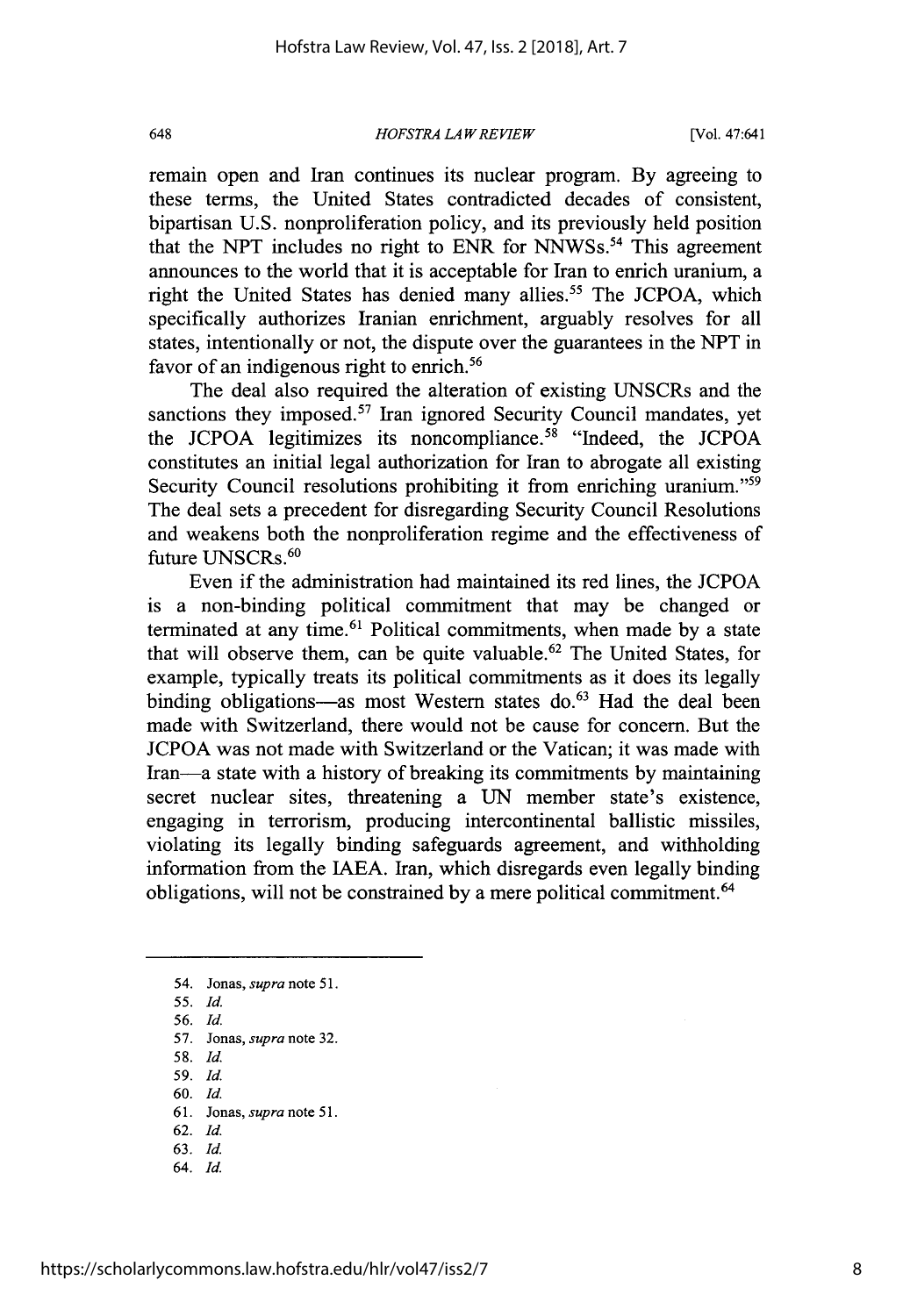**2018]**

#### *THE IRAN NUCLEAR DEAL*

649

If Iran's past behavior was not enough to raise ethical considerations about agreeing to the terms of the JCPOA, Iran's behavior during negotiations should have been. Even as talks progressed, Iran remained fundamentally hostile to the United States and to the idea of adhering to international obligations. Iran continued referring to the United States as the "Great Satan."<sup>65</sup> Iran also launched missiles near American warships.<sup>66</sup> Just days before implementation of the JCPOA, Iran took hostage two U.S. Navy boats and ten U.S. Navy sailors and released videos of the sailors surrendering to Iranian forces.<sup>67</sup> Iran continued this behavior even after signing the JCPOA, performing ballistic missile tests clearly intended to threaten Israel and engaging in a series of naval provocations with the United States.<sup>68</sup>

Crossing our own red lines to reach this agreement with Iran, given its history and continued violation of its international obligations is imprudent and unjustified. It sets a dangerous precedent that encourages further nuclear weapons proliferation and the flouting of the nuclear nonproliferation regime and international law. Other states will now desire indigenous ENR, and if many regional states believe that Iran is about to obtain nuclear weapons, those states will procure them also.

Furthermore, it now appears that the administration conceded more to Iran than previously thought. In September 2016, a well-respected think tank, the Institute for Science and International Security, issued a report stating that secret exceptions were created to allow Iran to exceed limits set by the actual agreement.<sup> $69$ </sup> Not only did the administration concede to Iran's demands, it did so in an unethically nontransparent way--obscuring the extent to which it crossed its own red lines and preventing proper oversight.

<sup>65.</sup> Thomas Erdbrink, *Hard-Liners' Attacks on U.S. Hint at a Struggle in Theran,* N.Y. TIMES, Sept. 1, 2015, at A10, http://www.nytimes.com/2015/09/02/world/middleeast/us-remainsthe-great-satan-hard-liners-in-iran-say.html?  $r=0$ .

<sup>66.</sup> Ken Chamberlain & Lance M. Bacon, *Navy: Video Shows Iranian Rockets Launched near Truman, other Warships,* MARINE CoRps TIMES (Jan. 9, 2016), http://www.marinecorpstimes.com/story/military/2016/01/09/navy-video-shows-iranian-rocketslaunched-near-truman-other-warships/78554342.

<sup>67.</sup> David Larter, *U.S. Navy Rebukes Iran After Propaganda Video Shows Sailors Crying,* NAVY TIMES (Feb. 10, 2016), http://www.navytimes.com/story/military/2016/02/10/iran-imagesriverine-crying-strong-condemnation-navy/80186322.

<sup>68.</sup> *See* Colum Lynch, *Washington Made it Easy for Iran to Fire its Ballistic Missiles,* FOREIGN POL'Y (Mar. 15, 2016), http://foreignpolicy.com/2016/03/16/washington-made-it-easyfor-iran-to-fire-its-ballistic-missiles; *see also* Barbara Starr & Olivia Beavers, *Iran Escalates High Seas Harassment of US Navy,* CNN (Sept. 7, 2016), http://www.cnn.com/2016/09/06/politics/iranus-navy-confrontation.

<sup>69.</sup> David Albright & Andrea Stricker, *JCPOA Exemptions Revealed,* INST. **SC.** & INTN'L SEC. (Sept. 9, 2016), http://http://isis-online.org/uploads/isis-reports/documents/JCPOA Exempt ions Revealed 1Sept2016 Final1.pdf.